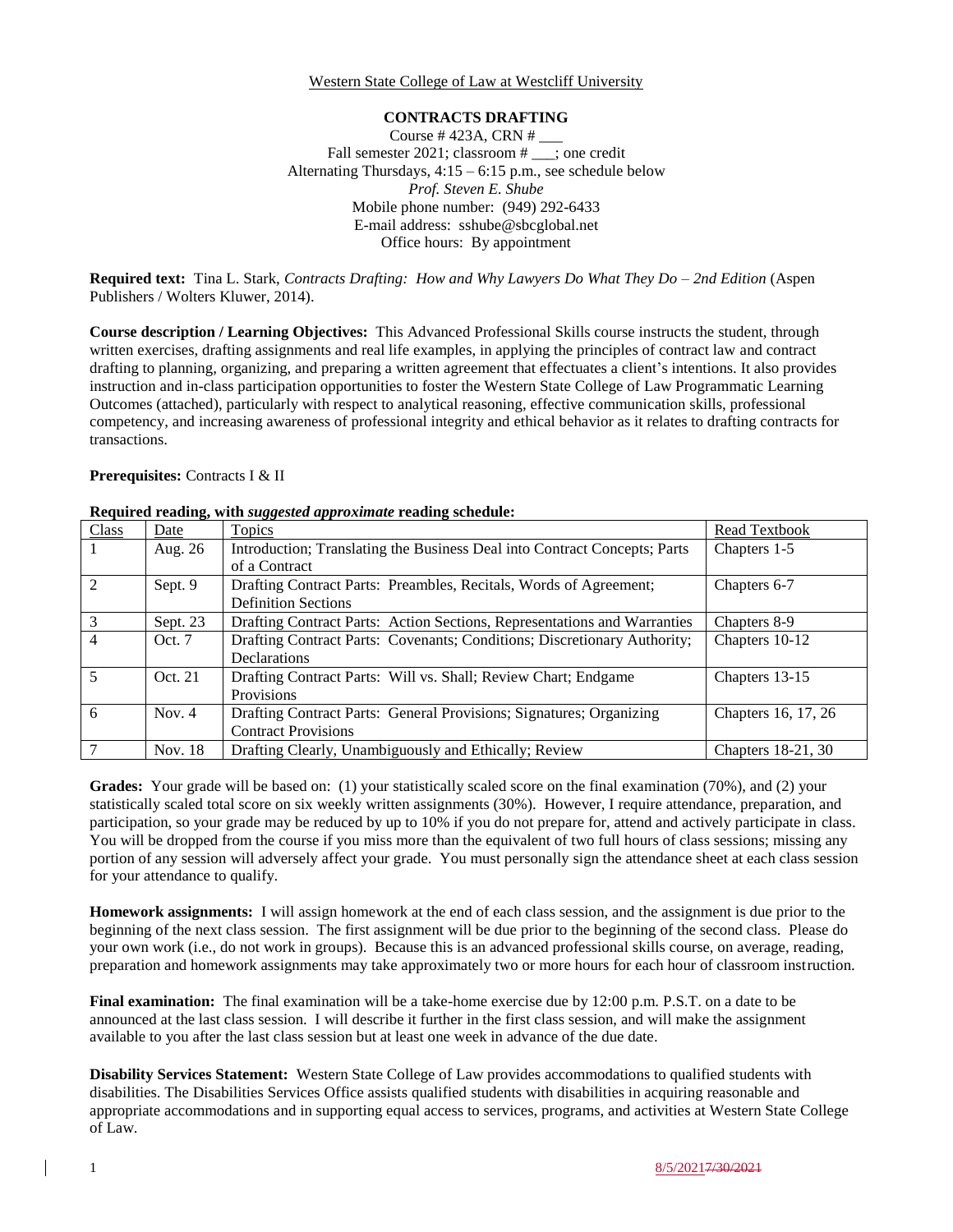To seek reasonable accommodations, a student must contact Senior Assistant Dean Donna Espinoza, Student Services Director and Disabilities Services Coordinator, whose office is in the Students Services Suite. Dean Espinoza's phone number and email address are: (714) 459-1117; [despinoza@wsulaw.edu.](mailto:despinoza@wsulaw.edu) When seeking accommodations, a student should notify Dean Espinoza of her or his specific limitations and, if known, her or his specific requested accommodations. Students who seek accommodations will be asked to supply medical documentation of the need for accommodation. Classroom accommodations are not retroactive, but are effective only upon the student sharing approved accommodations with the instructor or professor. Therefore, students are encouraged to request accommodations as early as feasible with Dean Espinoza to allow for time to gather necessary documentation. If you have a concern or complaint in this regard, please notify Dean Espinoza; or please notify Dean Allen Easley at [aeasley@wsulaw.edu](mailto:aeasley@wsulaw.edu) or (714) 459-1168. Complaints will be handled in accordance with the College of Law's "Policy against Discrimination and Harassment."

 $\overline{\phantom{a}}$